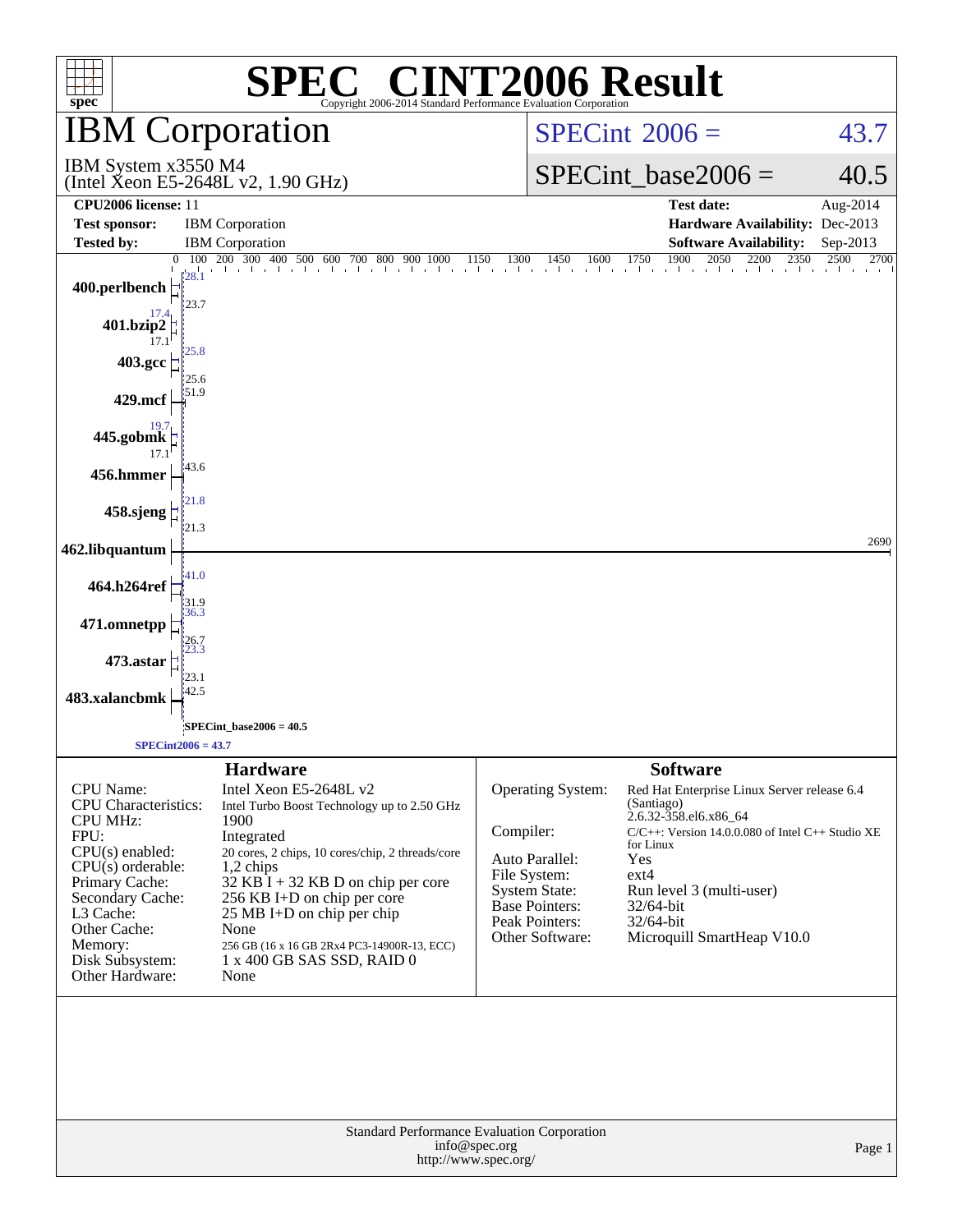

### IBM Corporation

### $SPECint2006 = 43.7$  $SPECint2006 = 43.7$

IBM System x3550 M4

(Intel Xeon E5-2648L v2, 1.90 GHz)

SPECint base2006 =  $40.5$ 

**[CPU2006 license:](http://www.spec.org/auto/cpu2006/Docs/result-fields.html#CPU2006license)** 11 **[Test date:](http://www.spec.org/auto/cpu2006/Docs/result-fields.html#Testdate)** Aug-2014 **[Test sponsor:](http://www.spec.org/auto/cpu2006/Docs/result-fields.html#Testsponsor)** IBM Corporation **[Hardware Availability:](http://www.spec.org/auto/cpu2006/Docs/result-fields.html#HardwareAvailability)** Dec-2013 **[Tested by:](http://www.spec.org/auto/cpu2006/Docs/result-fields.html#Testedby)** IBM Corporation **[Software Availability:](http://www.spec.org/auto/cpu2006/Docs/result-fields.html#SoftwareAvailability)** Sep-2013

#### **[Results Table](http://www.spec.org/auto/cpu2006/Docs/result-fields.html#ResultsTable)**

|                                                                                                          | <b>Base</b>    |       |                |       |                |       | <b>Peak</b>    |              |                |              |                |              |
|----------------------------------------------------------------------------------------------------------|----------------|-------|----------------|-------|----------------|-------|----------------|--------------|----------------|--------------|----------------|--------------|
| <b>Benchmark</b>                                                                                         | <b>Seconds</b> | Ratio | <b>Seconds</b> | Ratio | <b>Seconds</b> | Ratio | <b>Seconds</b> | <b>Ratio</b> | <b>Seconds</b> | <b>Ratio</b> | <b>Seconds</b> | <b>Ratio</b> |
| $ 400.\text{perlbench}$                                                                                  | 413            | 23.7  | 411            | 23.7  | 413            | 23.6  | 347            | 28.2         | 348            | 28.1         | 348            | 28.0         |
| 401.bzip2                                                                                                | 564            | 17.1  | 564            | 17.1  | 564            | 17.1  | 556            | 17.4         | 555            | 17.4         | 556            | <u>17.4</u>  |
| $403.\text{gcc}$                                                                                         | 315            | 25.6  | 314            | 25.7  | 315            | 25.6  | 313            | 25.7         | 309            | 26.0         | 312            | 25.8         |
| $429$ mcf                                                                                                | 176            | 51.8  | 176            | 51.9  | 176            | 52.0  | 176            | 51.8         | 176            | 51.9         | 176            | 52.0         |
| $445$ .gobmk                                                                                             | 613            | 17.1  | 613            | 17.1  | 613            | 17.1  | 532            | 19.7         | 532            | 19.7         | 532            | 19.7         |
| $456.$ hmmer                                                                                             | 214            | 43.6  | 215            | 43.3  | 214            | 43.6  | 214            | 43.6         | 215            | 43.3         | 214            | 43.6         |
| $458$ .sjeng                                                                                             | 570            | 21.2  | 569            | 21.3  | 569            | 21.3  | 554            | 21.8         | 554            | 21.8         | 554            | 21.9         |
| 462.libquantum                                                                                           | 7.71           | 2690  | 7.71           | 2690  | 7.71           | 2690  | 7.71           | 2690         | 7.71           | 2690         | 7.71           | 2690         |
| 464.h264ref                                                                                              | 693            | 31.9  | 693            | 31.9  | 692            | 32.0  | 539            | 41.0         | 540            | 41.0         | 540            | 41.0         |
| 471.omnetpp                                                                                              | 232            | 27.0  | 243            | 25.8  | 234            | 26.7  | 172            | 36.3         | 172            | 36.3         | 172            | 36.4         |
| $473$ . astar                                                                                            | 304            | 23.1  | 304            | 23.1  | 298            | 23.5  | 299            | 23.5         | 301            | 23.3         | 301            | 23.3         |
| 483.xalancbmk                                                                                            | 162            | 42.7  | 163            | 42.4  | 162            | 42.5  | 162            | 42.7         | 163            | 42.4         | 162            | 42.5         |
| Results appear in the order in which they were run. Bold underlined text indicates a median measurement. |                |       |                |       |                |       |                |              |                |              |                |              |

#### **[Submit Notes](http://www.spec.org/auto/cpu2006/Docs/result-fields.html#SubmitNotes)**

The config file option 'submit' was used.

#### **[Operating System Notes](http://www.spec.org/auto/cpu2006/Docs/result-fields.html#OperatingSystemNotes)**

 Stack size set to unlimited using "ulimit -s unlimited" Zone reclaim mode enabled with: echo 1 > /proc/sys/vm/zone reclaim mode Intel Idle Driver disabled with the following Linux kernel parameter in /etc/grub.conf: intel\_idle.max\_cstate=0

#### **[Platform Notes](http://www.spec.org/auto/cpu2006/Docs/result-fields.html#PlatformNotes)**

 BIOS setting: Operating Mode set to Maximum Performance Sysinfo program /home/SPECcpu-20140116-ic14.0/config/sysinfo.rev6818 \$Rev: 6818 \$ \$Date:: 2012-07-17 #\$ e86d102572650a6e4d596a3cee98f191 running on x3550M4 Fri Aug 8 16:56:54 2014

 This section contains SUT (System Under Test) info as seen by some common utilities. To remove or add to this section, see: <http://www.spec.org/cpu2006/Docs/config.html#sysinfo>

 From /proc/cpuinfo model name : Intel(R) Xeon(R) CPU E5-2648L v2 @ 1.90GHz 2 "physical id"s (chips) 40 "processors" cores, siblings (Caution: counting these is hw and system dependent. The Continued on next page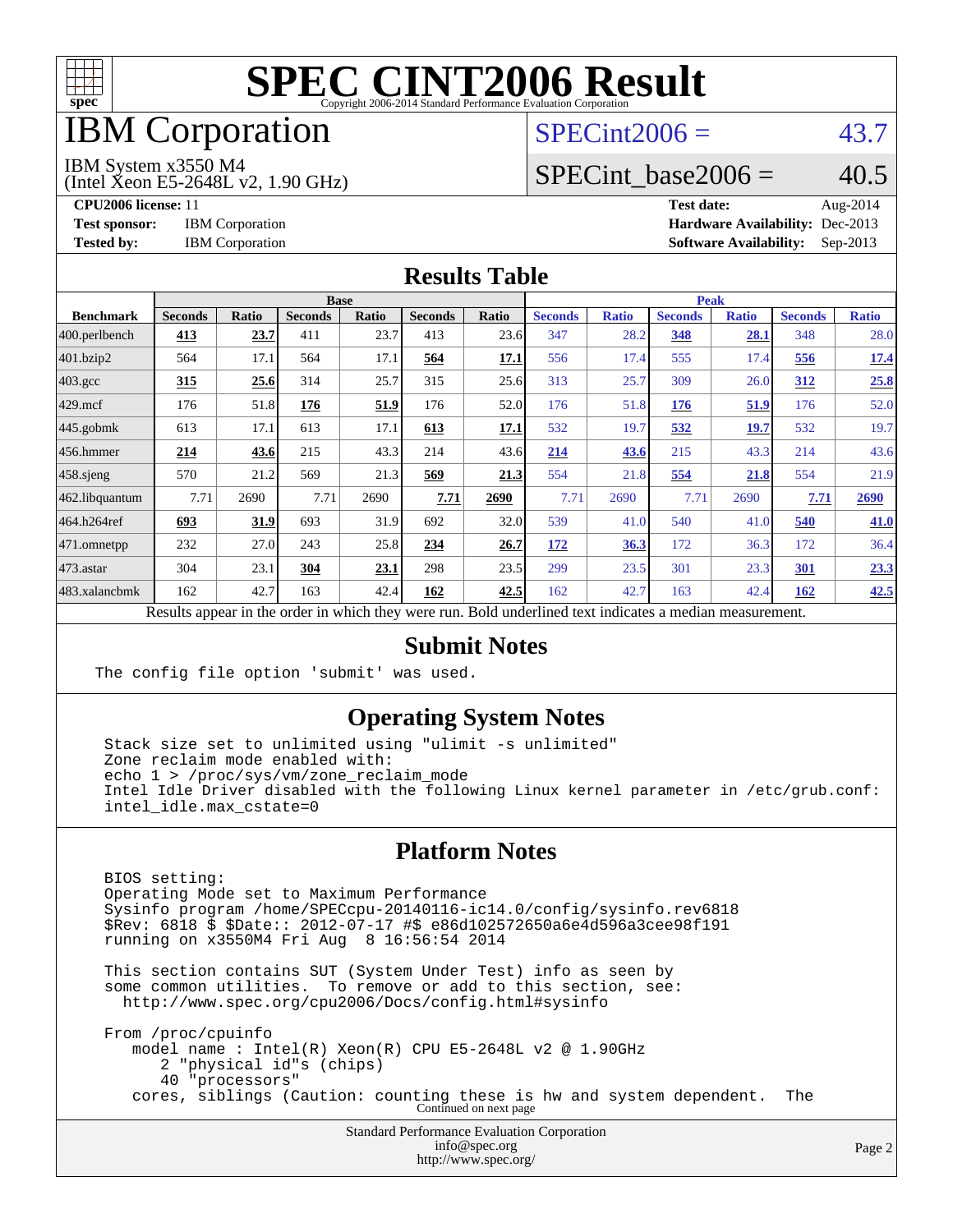

IBM Corporation

 $SPECint2006 = 43.7$  $SPECint2006 = 43.7$ 

(Intel Xeon E5-2648L v2, 1.90 GHz) IBM System x3550 M4

SPECint base2006 =  $40.5$ 

**[CPU2006 license:](http://www.spec.org/auto/cpu2006/Docs/result-fields.html#CPU2006license)** 11 **[Test date:](http://www.spec.org/auto/cpu2006/Docs/result-fields.html#Testdate)** Aug-2014 **[Test sponsor:](http://www.spec.org/auto/cpu2006/Docs/result-fields.html#Testsponsor)** IBM Corporation **[Hardware Availability:](http://www.spec.org/auto/cpu2006/Docs/result-fields.html#HardwareAvailability)** Dec-2013 **[Tested by:](http://www.spec.org/auto/cpu2006/Docs/result-fields.html#Testedby)** IBM Corporation **[Software Availability:](http://www.spec.org/auto/cpu2006/Docs/result-fields.html#SoftwareAvailability)** Sep-2013

#### **[Platform Notes \(Continued\)](http://www.spec.org/auto/cpu2006/Docs/result-fields.html#PlatformNotes)**

 following excerpts from /proc/cpuinfo might not be reliable. Use with caution.) cpu cores : 10 siblings : 20 physical 0: cores 0 1 2 3 4 8 9 10 11 12 physical 1: cores 0 1 2 3 4 8 9 10 11 12 cache size : 25600 KB From /proc/meminfo MemTotal: 264462552 kB HugePages\_Total: 0 Hugepagesize: 2048 kB /usr/bin/lsb\_release -d Red Hat Enterprise Linux Server release 6.4 (Santiago) From /etc/\*release\* /etc/\*version\* redhat-release: Red Hat Enterprise Linux Server release 6.4 (Santiago) system-release: Red Hat Enterprise Linux Server release 6.4 (Santiago) system-release-cpe: cpe:/o:redhat:enterprise\_linux:6server:ga:server uname -a: Linux x3550M4 2.6.32-358.18.1.el6.x86\_64 #1 SMP Fri Aug 2 17:04:38 EDT 2013 x86\_64 x86\_64 x86\_64 GNU/Linux run-level 3 Aug 8 16:38 SPEC is set to: /home/SPECcpu-20140116-ic14.0 Filesystem Type Size Used Avail Use% Mounted on /dev/mapper/vg\_x3550m4-lv\_home ext4 312G 208G 89G 70% /home Additional information from dmidecode: BIOS IBM -[D7E139YUS-1.70]- 05/13/2014 Memory: 8x Not Specified Not Specified 16x Samsung M393B2G70QH0-CMA 16 GB 1867 MHz 2 rank (End of data from sysinfo program)

#### **[General Notes](http://www.spec.org/auto/cpu2006/Docs/result-fields.html#GeneralNotes)**

Environment variables set by runspec before the start of the run: KMP  $AFFINITY = "granularity=fine, scatter"$ LD\_LIBRARY\_PATH = "/home/SPECcpu-20140116-ic14.0/libs/32:/home/SPECcpu-20140116-ic14.0/libs/64:/home/SPECcpu-20140116-ic14.0/sh" OMP NUM THREADS = "20" Binaries compiled on a system with 1x Core i7-860 CPU + 8GB memory using RedHat EL 6.4 Transparent Huge Pages enabled with: echo always > /sys/kernel/mm/redhat\_transparent\_hugepage/enabled Continued on next page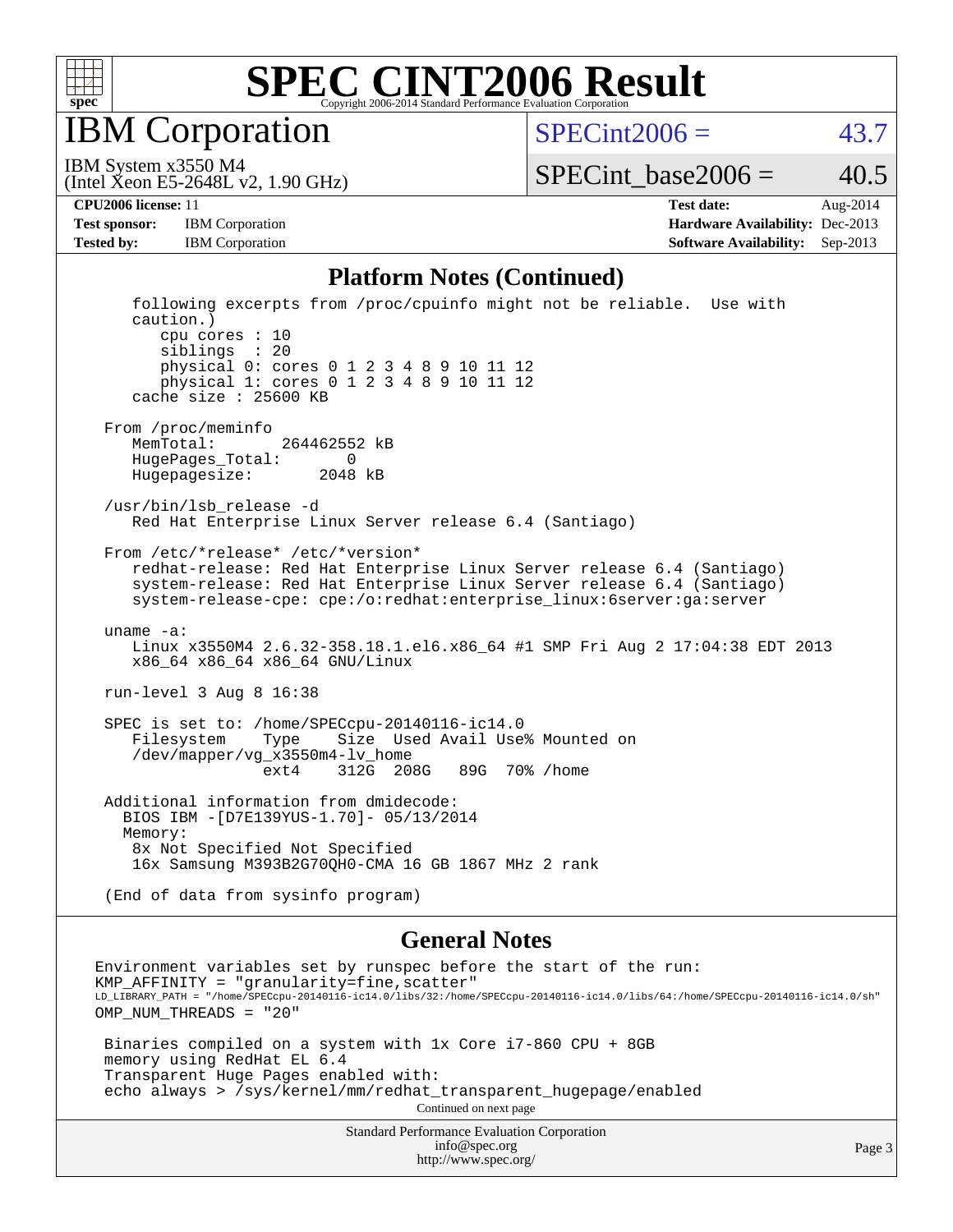

### IBM Corporation

 $SPECint2006 = 43.7$  $SPECint2006 = 43.7$ 

(Intel Xeon E5-2648L v2, 1.90 GHz) IBM System x3550 M4

SPECint base2006 =  $40.5$ 

**[CPU2006 license:](http://www.spec.org/auto/cpu2006/Docs/result-fields.html#CPU2006license)** 11 **[Test date:](http://www.spec.org/auto/cpu2006/Docs/result-fields.html#Testdate)** Aug-2014 **[Test sponsor:](http://www.spec.org/auto/cpu2006/Docs/result-fields.html#Testsponsor)** IBM Corporation **[Hardware Availability:](http://www.spec.org/auto/cpu2006/Docs/result-fields.html#HardwareAvailability)** Dec-2013 **[Tested by:](http://www.spec.org/auto/cpu2006/Docs/result-fields.html#Testedby)** IBM Corporation **[Software Availability:](http://www.spec.org/auto/cpu2006/Docs/result-fields.html#SoftwareAvailability)** Sep-2013

#### **[General Notes \(Continued\)](http://www.spec.org/auto/cpu2006/Docs/result-fields.html#GeneralNotes)**

 runspec command invoked through numactl i.e.: numactl --interleave=all runspec <etc>

### **[Base Compiler Invocation](http://www.spec.org/auto/cpu2006/Docs/result-fields.html#BaseCompilerInvocation)**

[C benchmarks](http://www.spec.org/auto/cpu2006/Docs/result-fields.html#Cbenchmarks):  $\text{icc}$  -m64

[C++ benchmarks:](http://www.spec.org/auto/cpu2006/Docs/result-fields.html#CXXbenchmarks) [icpc -m64](http://www.spec.org/cpu2006/results/res2014q3/cpu2006-20140811-30905.flags.html#user_CXXbase_intel_icpc_64bit_fc66a5337ce925472a5c54ad6a0de310)

#### **[Base Portability Flags](http://www.spec.org/auto/cpu2006/Docs/result-fields.html#BasePortabilityFlags)**

 400.perlbench: [-DSPEC\\_CPU\\_LP64](http://www.spec.org/cpu2006/results/res2014q3/cpu2006-20140811-30905.flags.html#b400.perlbench_basePORTABILITY_DSPEC_CPU_LP64) [-DSPEC\\_CPU\\_LINUX\\_X64](http://www.spec.org/cpu2006/results/res2014q3/cpu2006-20140811-30905.flags.html#b400.perlbench_baseCPORTABILITY_DSPEC_CPU_LINUX_X64) 401.bzip2: [-DSPEC\\_CPU\\_LP64](http://www.spec.org/cpu2006/results/res2014q3/cpu2006-20140811-30905.flags.html#suite_basePORTABILITY401_bzip2_DSPEC_CPU_LP64) 403.gcc: [-DSPEC\\_CPU\\_LP64](http://www.spec.org/cpu2006/results/res2014q3/cpu2006-20140811-30905.flags.html#suite_basePORTABILITY403_gcc_DSPEC_CPU_LP64) 429.mcf: [-DSPEC\\_CPU\\_LP64](http://www.spec.org/cpu2006/results/res2014q3/cpu2006-20140811-30905.flags.html#suite_basePORTABILITY429_mcf_DSPEC_CPU_LP64) 445.gobmk: [-DSPEC\\_CPU\\_LP64](http://www.spec.org/cpu2006/results/res2014q3/cpu2006-20140811-30905.flags.html#suite_basePORTABILITY445_gobmk_DSPEC_CPU_LP64) 456.hmmer: [-DSPEC\\_CPU\\_LP64](http://www.spec.org/cpu2006/results/res2014q3/cpu2006-20140811-30905.flags.html#suite_basePORTABILITY456_hmmer_DSPEC_CPU_LP64) 458.sjeng: [-DSPEC\\_CPU\\_LP64](http://www.spec.org/cpu2006/results/res2014q3/cpu2006-20140811-30905.flags.html#suite_basePORTABILITY458_sjeng_DSPEC_CPU_LP64) 462.libquantum: [-DSPEC\\_CPU\\_LP64](http://www.spec.org/cpu2006/results/res2014q3/cpu2006-20140811-30905.flags.html#suite_basePORTABILITY462_libquantum_DSPEC_CPU_LP64) [-DSPEC\\_CPU\\_LINUX](http://www.spec.org/cpu2006/results/res2014q3/cpu2006-20140811-30905.flags.html#b462.libquantum_baseCPORTABILITY_DSPEC_CPU_LINUX) 464.h264ref: [-DSPEC\\_CPU\\_LP64](http://www.spec.org/cpu2006/results/res2014q3/cpu2006-20140811-30905.flags.html#suite_basePORTABILITY464_h264ref_DSPEC_CPU_LP64) 471.omnetpp: [-DSPEC\\_CPU\\_LP64](http://www.spec.org/cpu2006/results/res2014q3/cpu2006-20140811-30905.flags.html#suite_basePORTABILITY471_omnetpp_DSPEC_CPU_LP64) 473.astar: [-DSPEC\\_CPU\\_LP64](http://www.spec.org/cpu2006/results/res2014q3/cpu2006-20140811-30905.flags.html#suite_basePORTABILITY473_astar_DSPEC_CPU_LP64) 483.xalancbmk: [-DSPEC\\_CPU\\_LP64](http://www.spec.org/cpu2006/results/res2014q3/cpu2006-20140811-30905.flags.html#suite_basePORTABILITY483_xalancbmk_DSPEC_CPU_LP64) [-DSPEC\\_CPU\\_LINUX](http://www.spec.org/cpu2006/results/res2014q3/cpu2006-20140811-30905.flags.html#b483.xalancbmk_baseCXXPORTABILITY_DSPEC_CPU_LINUX)

### **[Base Optimization Flags](http://www.spec.org/auto/cpu2006/Docs/result-fields.html#BaseOptimizationFlags)**

[C benchmarks](http://www.spec.org/auto/cpu2006/Docs/result-fields.html#Cbenchmarks):

[-xAVX](http://www.spec.org/cpu2006/results/res2014q3/cpu2006-20140811-30905.flags.html#user_CCbase_f-xAVX) [-ipo](http://www.spec.org/cpu2006/results/res2014q3/cpu2006-20140811-30905.flags.html#user_CCbase_f-ipo) [-O3](http://www.spec.org/cpu2006/results/res2014q3/cpu2006-20140811-30905.flags.html#user_CCbase_f-O3) [-no-prec-div](http://www.spec.org/cpu2006/results/res2014q3/cpu2006-20140811-30905.flags.html#user_CCbase_f-no-prec-div) [-parallel](http://www.spec.org/cpu2006/results/res2014q3/cpu2006-20140811-30905.flags.html#user_CCbase_f-parallel) [-opt-prefetch](http://www.spec.org/cpu2006/results/res2014q3/cpu2006-20140811-30905.flags.html#user_CCbase_f-opt-prefetch) [-auto-p32](http://www.spec.org/cpu2006/results/res2014q3/cpu2006-20140811-30905.flags.html#user_CCbase_f-auto-p32)

[C++ benchmarks:](http://www.spec.org/auto/cpu2006/Docs/result-fields.html#CXXbenchmarks)

[-xAVX](http://www.spec.org/cpu2006/results/res2014q3/cpu2006-20140811-30905.flags.html#user_CXXbase_f-xAVX) [-ipo](http://www.spec.org/cpu2006/results/res2014q3/cpu2006-20140811-30905.flags.html#user_CXXbase_f-ipo) [-O3](http://www.spec.org/cpu2006/results/res2014q3/cpu2006-20140811-30905.flags.html#user_CXXbase_f-O3) [-no-prec-div](http://www.spec.org/cpu2006/results/res2014q3/cpu2006-20140811-30905.flags.html#user_CXXbase_f-no-prec-div) [-opt-prefetch](http://www.spec.org/cpu2006/results/res2014q3/cpu2006-20140811-30905.flags.html#user_CXXbase_f-opt-prefetch) [-auto-p32](http://www.spec.org/cpu2006/results/res2014q3/cpu2006-20140811-30905.flags.html#user_CXXbase_f-auto-p32) [-Wl,-z,muldefs](http://www.spec.org/cpu2006/results/res2014q3/cpu2006-20140811-30905.flags.html#user_CXXbase_link_force_multiple1_74079c344b956b9658436fd1b6dd3a8a) [-L/sh -lsmartheap64](http://www.spec.org/cpu2006/results/res2014q3/cpu2006-20140811-30905.flags.html#user_CXXbase_SmartHeap64_ed4ef857ce90951921efb0d91eb88472)

### **[Base Other Flags](http://www.spec.org/auto/cpu2006/Docs/result-fields.html#BaseOtherFlags)**

[C benchmarks](http://www.spec.org/auto/cpu2006/Docs/result-fields.html#Cbenchmarks):

403.gcc: [-Dalloca=\\_alloca](http://www.spec.org/cpu2006/results/res2014q3/cpu2006-20140811-30905.flags.html#b403.gcc_baseEXTRA_CFLAGS_Dalloca_be3056838c12de2578596ca5467af7f3)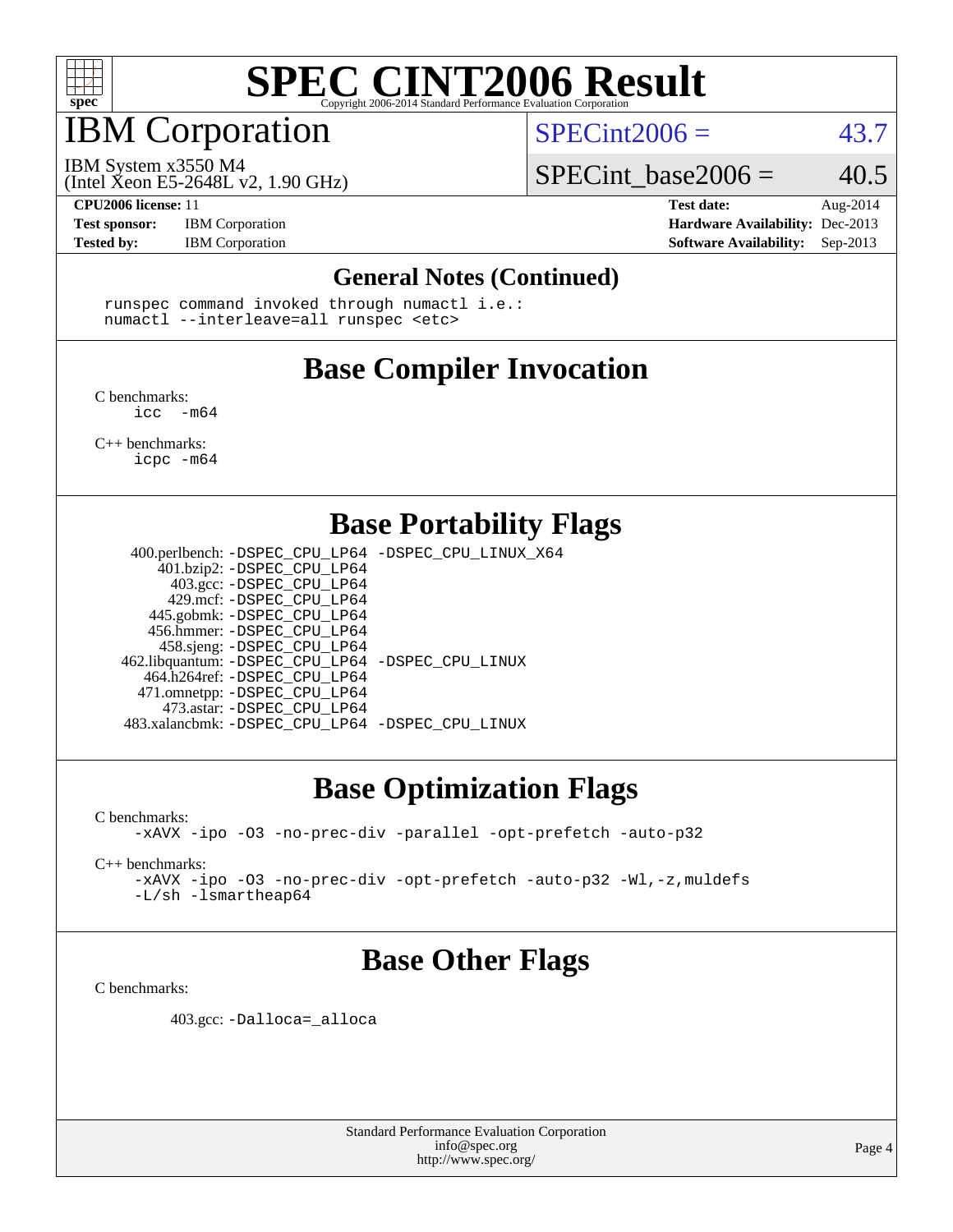

IBM Corporation

 $SPECint2006 = 43.7$  $SPECint2006 = 43.7$ 

(Intel Xeon E5-2648L v2, 1.90 GHz) IBM System x3550 M4

SPECint base2006 =  $40.5$ 

**[Test sponsor:](http://www.spec.org/auto/cpu2006/Docs/result-fields.html#Testsponsor)** IBM Corporation **[Hardware Availability:](http://www.spec.org/auto/cpu2006/Docs/result-fields.html#HardwareAvailability)** Dec-2013

**[CPU2006 license:](http://www.spec.org/auto/cpu2006/Docs/result-fields.html#CPU2006license)** 11 **[Test date:](http://www.spec.org/auto/cpu2006/Docs/result-fields.html#Testdate)** Aug-2014 **[Tested by:](http://www.spec.org/auto/cpu2006/Docs/result-fields.html#Testedby)** IBM Corporation **[Software Availability:](http://www.spec.org/auto/cpu2006/Docs/result-fields.html#SoftwareAvailability)** Sep-2013

### **[Peak Compiler Invocation](http://www.spec.org/auto/cpu2006/Docs/result-fields.html#PeakCompilerInvocation)**

[C benchmarks \(except as noted below\)](http://www.spec.org/auto/cpu2006/Docs/result-fields.html#Cbenchmarksexceptasnotedbelow): icc  $-m64$ 

400.perlbench: [icc -m32](http://www.spec.org/cpu2006/results/res2014q3/cpu2006-20140811-30905.flags.html#user_peakCCLD400_perlbench_intel_icc_a6a621f8d50482236b970c6ac5f55f93)

445.gobmk: [icc -m32](http://www.spec.org/cpu2006/results/res2014q3/cpu2006-20140811-30905.flags.html#user_peakCCLD445_gobmk_intel_icc_a6a621f8d50482236b970c6ac5f55f93)

464.h264ref: [icc -m32](http://www.spec.org/cpu2006/results/res2014q3/cpu2006-20140811-30905.flags.html#user_peakCCLD464_h264ref_intel_icc_a6a621f8d50482236b970c6ac5f55f93)

[C++ benchmarks \(except as noted below\):](http://www.spec.org/auto/cpu2006/Docs/result-fields.html#CXXbenchmarksexceptasnotedbelow) [icpc -m64](http://www.spec.org/cpu2006/results/res2014q3/cpu2006-20140811-30905.flags.html#user_CXXpeak_intel_icpc_64bit_fc66a5337ce925472a5c54ad6a0de310)

471.omnetpp: [icpc -m32](http://www.spec.org/cpu2006/results/res2014q3/cpu2006-20140811-30905.flags.html#user_peakCXXLD471_omnetpp_intel_icpc_4e5a5ef1a53fd332b3c49e69c3330699)

### **[Peak Portability Flags](http://www.spec.org/auto/cpu2006/Docs/result-fields.html#PeakPortabilityFlags)**

 400.perlbench: [-DSPEC\\_CPU\\_LINUX\\_IA32](http://www.spec.org/cpu2006/results/res2014q3/cpu2006-20140811-30905.flags.html#b400.perlbench_peakCPORTABILITY_DSPEC_CPU_LINUX_IA32) 401.bzip2: [-DSPEC\\_CPU\\_LP64](http://www.spec.org/cpu2006/results/res2014q3/cpu2006-20140811-30905.flags.html#suite_peakPORTABILITY401_bzip2_DSPEC_CPU_LP64) 403.gcc: [-DSPEC\\_CPU\\_LP64](http://www.spec.org/cpu2006/results/res2014q3/cpu2006-20140811-30905.flags.html#suite_peakPORTABILITY403_gcc_DSPEC_CPU_LP64) 429.mcf: [-DSPEC\\_CPU\\_LP64](http://www.spec.org/cpu2006/results/res2014q3/cpu2006-20140811-30905.flags.html#suite_peakPORTABILITY429_mcf_DSPEC_CPU_LP64) 456.hmmer: [-DSPEC\\_CPU\\_LP64](http://www.spec.org/cpu2006/results/res2014q3/cpu2006-20140811-30905.flags.html#suite_peakPORTABILITY456_hmmer_DSPEC_CPU_LP64) 458.sjeng: [-DSPEC\\_CPU\\_LP64](http://www.spec.org/cpu2006/results/res2014q3/cpu2006-20140811-30905.flags.html#suite_peakPORTABILITY458_sjeng_DSPEC_CPU_LP64) 462.libquantum: [-DSPEC\\_CPU\\_LP64](http://www.spec.org/cpu2006/results/res2014q3/cpu2006-20140811-30905.flags.html#suite_peakPORTABILITY462_libquantum_DSPEC_CPU_LP64) [-DSPEC\\_CPU\\_LINUX](http://www.spec.org/cpu2006/results/res2014q3/cpu2006-20140811-30905.flags.html#b462.libquantum_peakCPORTABILITY_DSPEC_CPU_LINUX) 473.astar: [-DSPEC\\_CPU\\_LP64](http://www.spec.org/cpu2006/results/res2014q3/cpu2006-20140811-30905.flags.html#suite_peakPORTABILITY473_astar_DSPEC_CPU_LP64) 483.xalancbmk: [-DSPEC\\_CPU\\_LP64](http://www.spec.org/cpu2006/results/res2014q3/cpu2006-20140811-30905.flags.html#suite_peakPORTABILITY483_xalancbmk_DSPEC_CPU_LP64) [-DSPEC\\_CPU\\_LINUX](http://www.spec.org/cpu2006/results/res2014q3/cpu2006-20140811-30905.flags.html#b483.xalancbmk_peakCXXPORTABILITY_DSPEC_CPU_LINUX)

## **[Peak Optimization Flags](http://www.spec.org/auto/cpu2006/Docs/result-fields.html#PeakOptimizationFlags)**

[C benchmarks](http://www.spec.org/auto/cpu2006/Docs/result-fields.html#Cbenchmarks):

 400.perlbench: [-xAVX](http://www.spec.org/cpu2006/results/res2014q3/cpu2006-20140811-30905.flags.html#user_peakPASS2_CFLAGSPASS2_LDCFLAGS400_perlbench_f-xAVX)(pass 2) [-prof-gen](http://www.spec.org/cpu2006/results/res2014q3/cpu2006-20140811-30905.flags.html#user_peakPASS1_CFLAGSPASS1_LDCFLAGS400_perlbench_prof_gen_e43856698f6ca7b7e442dfd80e94a8fc)(pass 1) [-ipo](http://www.spec.org/cpu2006/results/res2014q3/cpu2006-20140811-30905.flags.html#user_peakPASS2_CFLAGSPASS2_LDCFLAGS400_perlbench_f-ipo)(pass 2) [-O3](http://www.spec.org/cpu2006/results/res2014q3/cpu2006-20140811-30905.flags.html#user_peakPASS2_CFLAGSPASS2_LDCFLAGS400_perlbench_f-O3)(pass 2) [-no-prec-div](http://www.spec.org/cpu2006/results/res2014q3/cpu2006-20140811-30905.flags.html#user_peakPASS2_CFLAGSPASS2_LDCFLAGS400_perlbench_f-no-prec-div)(pass 2) [-prof-use](http://www.spec.org/cpu2006/results/res2014q3/cpu2006-20140811-30905.flags.html#user_peakPASS2_CFLAGSPASS2_LDCFLAGS400_perlbench_prof_use_bccf7792157ff70d64e32fe3e1250b55)(pass 2) [-opt-prefetch](http://www.spec.org/cpu2006/results/res2014q3/cpu2006-20140811-30905.flags.html#user_peakCOPTIMIZE400_perlbench_f-opt-prefetch) [-ansi-alias](http://www.spec.org/cpu2006/results/res2014q3/cpu2006-20140811-30905.flags.html#user_peakCOPTIMIZE400_perlbench_f-ansi-alias) 401.bzip2: [-xAVX](http://www.spec.org/cpu2006/results/res2014q3/cpu2006-20140811-30905.flags.html#user_peakPASS2_CFLAGSPASS2_LDCFLAGS401_bzip2_f-xAVX)(pass 2) [-prof-gen](http://www.spec.org/cpu2006/results/res2014q3/cpu2006-20140811-30905.flags.html#user_peakPASS1_CFLAGSPASS1_LDCFLAGS401_bzip2_prof_gen_e43856698f6ca7b7e442dfd80e94a8fc)(pass 1) [-ipo](http://www.spec.org/cpu2006/results/res2014q3/cpu2006-20140811-30905.flags.html#user_peakPASS2_CFLAGSPASS2_LDCFLAGS401_bzip2_f-ipo)(pass 2) [-O3](http://www.spec.org/cpu2006/results/res2014q3/cpu2006-20140811-30905.flags.html#user_peakPASS2_CFLAGSPASS2_LDCFLAGS401_bzip2_f-O3)(pass 2) [-no-prec-div](http://www.spec.org/cpu2006/results/res2014q3/cpu2006-20140811-30905.flags.html#user_peakCOPTIMIZEPASS2_CFLAGSPASS2_LDCFLAGS401_bzip2_f-no-prec-div) [-prof-use](http://www.spec.org/cpu2006/results/res2014q3/cpu2006-20140811-30905.flags.html#user_peakPASS2_CFLAGSPASS2_LDCFLAGS401_bzip2_prof_use_bccf7792157ff70d64e32fe3e1250b55)(pass 2) [-auto-ilp32](http://www.spec.org/cpu2006/results/res2014q3/cpu2006-20140811-30905.flags.html#user_peakCOPTIMIZE401_bzip2_f-auto-ilp32) [-opt-prefetch](http://www.spec.org/cpu2006/results/res2014q3/cpu2006-20140811-30905.flags.html#user_peakCOPTIMIZE401_bzip2_f-opt-prefetch) [-ansi-alias](http://www.spec.org/cpu2006/results/res2014q3/cpu2006-20140811-30905.flags.html#user_peakCOPTIMIZE401_bzip2_f-ansi-alias) 403.gcc: [-xAVX](http://www.spec.org/cpu2006/results/res2014q3/cpu2006-20140811-30905.flags.html#user_peakCOPTIMIZE403_gcc_f-xAVX) [-ipo](http://www.spec.org/cpu2006/results/res2014q3/cpu2006-20140811-30905.flags.html#user_peakCOPTIMIZE403_gcc_f-ipo) [-O3](http://www.spec.org/cpu2006/results/res2014q3/cpu2006-20140811-30905.flags.html#user_peakCOPTIMIZE403_gcc_f-O3) [-no-prec-div](http://www.spec.org/cpu2006/results/res2014q3/cpu2006-20140811-30905.flags.html#user_peakCOPTIMIZE403_gcc_f-no-prec-div) [-inline-calloc](http://www.spec.org/cpu2006/results/res2014q3/cpu2006-20140811-30905.flags.html#user_peakCOPTIMIZE403_gcc_f-inline-calloc)

[-opt-malloc-options=3](http://www.spec.org/cpu2006/results/res2014q3/cpu2006-20140811-30905.flags.html#user_peakCOPTIMIZE403_gcc_f-opt-malloc-options_13ab9b803cf986b4ee62f0a5998c2238) [-auto-ilp32](http://www.spec.org/cpu2006/results/res2014q3/cpu2006-20140811-30905.flags.html#user_peakCOPTIMIZE403_gcc_f-auto-ilp32)

 $429$ .mcf: basepeak = yes

 445.gobmk: [-xAVX](http://www.spec.org/cpu2006/results/res2014q3/cpu2006-20140811-30905.flags.html#user_peakPASS2_CFLAGSPASS2_LDCFLAGS445_gobmk_f-xAVX)(pass 2) [-prof-gen](http://www.spec.org/cpu2006/results/res2014q3/cpu2006-20140811-30905.flags.html#user_peakPASS1_CFLAGSPASS1_LDCFLAGS445_gobmk_prof_gen_e43856698f6ca7b7e442dfd80e94a8fc)(pass 1) [-prof-use](http://www.spec.org/cpu2006/results/res2014q3/cpu2006-20140811-30905.flags.html#user_peakPASS2_CFLAGSPASS2_LDCFLAGS445_gobmk_prof_use_bccf7792157ff70d64e32fe3e1250b55)(pass 2) [-ansi-alias](http://www.spec.org/cpu2006/results/res2014q3/cpu2006-20140811-30905.flags.html#user_peakCOPTIMIZE445_gobmk_f-ansi-alias)

Continued on next page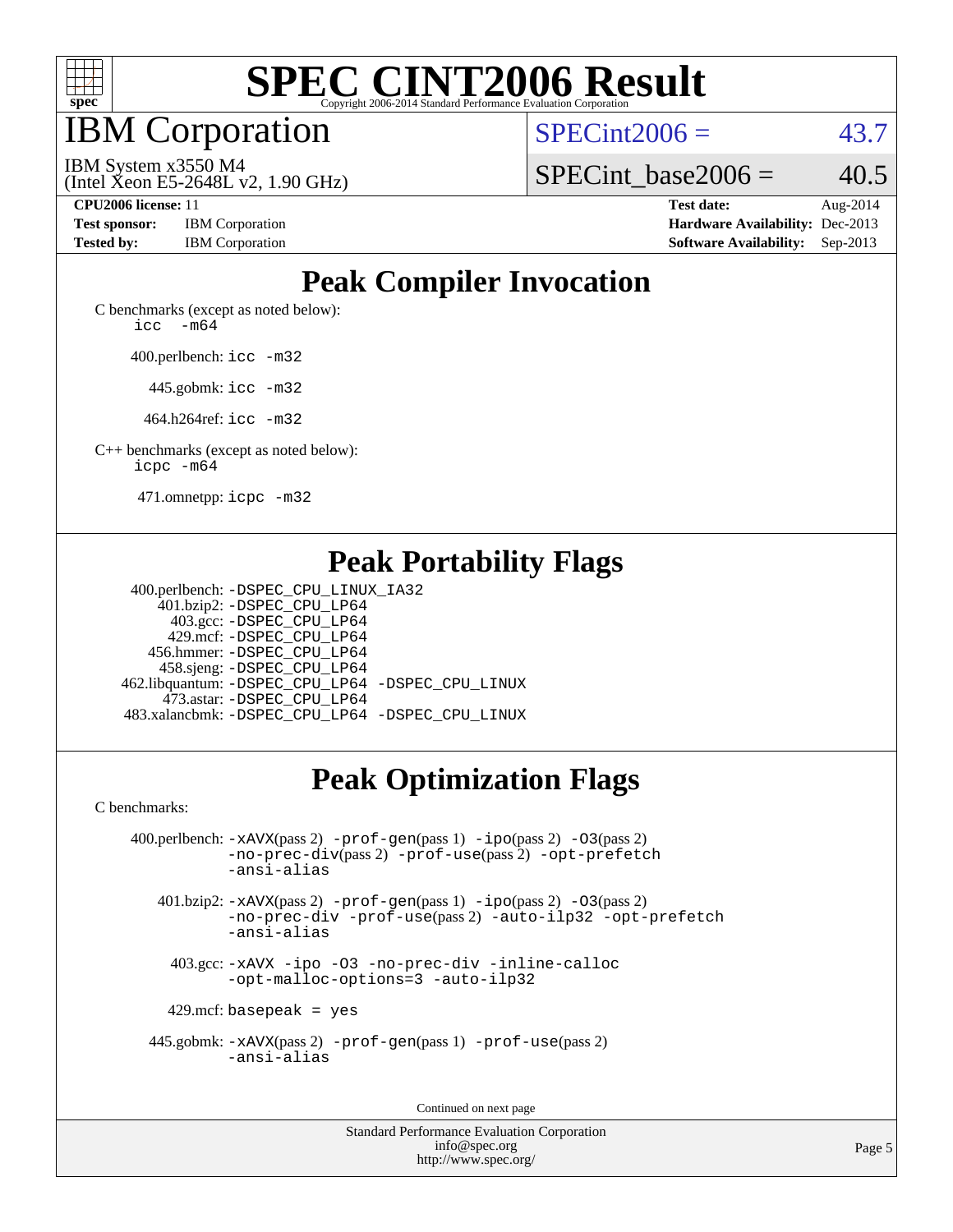

IBM Corporation

 $SPECint2006 = 43.7$  $SPECint2006 = 43.7$ 

(Intel Xeon E5-2648L v2, 1.90 GHz) IBM System x3550 M4

SPECint base2006 =  $40.5$ 

**[Test sponsor:](http://www.spec.org/auto/cpu2006/Docs/result-fields.html#Testsponsor)** IBM Corporation **[Hardware Availability:](http://www.spec.org/auto/cpu2006/Docs/result-fields.html#HardwareAvailability)** Dec-2013

**[CPU2006 license:](http://www.spec.org/auto/cpu2006/Docs/result-fields.html#CPU2006license)** 11 **[Test date:](http://www.spec.org/auto/cpu2006/Docs/result-fields.html#Testdate)** Aug-2014 [Tested by:](http://www.spec.org/auto/cpu2006/Docs/result-fields.html#Testedby) IBM Corporation **[Software Availability:](http://www.spec.org/auto/cpu2006/Docs/result-fields.html#SoftwareAvailability)** Sep-2013

## **[Peak Optimization Flags \(Continued\)](http://www.spec.org/auto/cpu2006/Docs/result-fields.html#PeakOptimizationFlags)**

456.hmmer: basepeak = yes

 458.sjeng: [-xAVX](http://www.spec.org/cpu2006/results/res2014q3/cpu2006-20140811-30905.flags.html#user_peakPASS2_CFLAGSPASS2_LDCFLAGS458_sjeng_f-xAVX)(pass 2) [-prof-gen](http://www.spec.org/cpu2006/results/res2014q3/cpu2006-20140811-30905.flags.html#user_peakPASS1_CFLAGSPASS1_LDCFLAGS458_sjeng_prof_gen_e43856698f6ca7b7e442dfd80e94a8fc)(pass 1) [-ipo](http://www.spec.org/cpu2006/results/res2014q3/cpu2006-20140811-30905.flags.html#user_peakPASS2_CFLAGSPASS2_LDCFLAGS458_sjeng_f-ipo)(pass 2) [-O3](http://www.spec.org/cpu2006/results/res2014q3/cpu2006-20140811-30905.flags.html#user_peakPASS2_CFLAGSPASS2_LDCFLAGS458_sjeng_f-O3)(pass 2) [-no-prec-div](http://www.spec.org/cpu2006/results/res2014q3/cpu2006-20140811-30905.flags.html#user_peakPASS2_CFLAGSPASS2_LDCFLAGS458_sjeng_f-no-prec-div)(pass 2) [-prof-use](http://www.spec.org/cpu2006/results/res2014q3/cpu2006-20140811-30905.flags.html#user_peakPASS2_CFLAGSPASS2_LDCFLAGS458_sjeng_prof_use_bccf7792157ff70d64e32fe3e1250b55)(pass 2) [-unroll4](http://www.spec.org/cpu2006/results/res2014q3/cpu2006-20140811-30905.flags.html#user_peakCOPTIMIZE458_sjeng_f-unroll_4e5e4ed65b7fd20bdcd365bec371b81f)

 $462$ .libquantum: basepeak = yes

 464.h264ref: [-xAVX](http://www.spec.org/cpu2006/results/res2014q3/cpu2006-20140811-30905.flags.html#user_peakPASS2_CFLAGSPASS2_LDCFLAGS464_h264ref_f-xAVX)(pass 2) [-prof-gen](http://www.spec.org/cpu2006/results/res2014q3/cpu2006-20140811-30905.flags.html#user_peakPASS1_CFLAGSPASS1_LDCFLAGS464_h264ref_prof_gen_e43856698f6ca7b7e442dfd80e94a8fc)(pass 1) [-ipo](http://www.spec.org/cpu2006/results/res2014q3/cpu2006-20140811-30905.flags.html#user_peakPASS2_CFLAGSPASS2_LDCFLAGS464_h264ref_f-ipo)(pass 2) [-O3](http://www.spec.org/cpu2006/results/res2014q3/cpu2006-20140811-30905.flags.html#user_peakPASS2_CFLAGSPASS2_LDCFLAGS464_h264ref_f-O3)(pass 2) [-no-prec-div](http://www.spec.org/cpu2006/results/res2014q3/cpu2006-20140811-30905.flags.html#user_peakPASS2_CFLAGSPASS2_LDCFLAGS464_h264ref_f-no-prec-div)(pass 2) [-prof-use](http://www.spec.org/cpu2006/results/res2014q3/cpu2006-20140811-30905.flags.html#user_peakPASS2_CFLAGSPASS2_LDCFLAGS464_h264ref_prof_use_bccf7792157ff70d64e32fe3e1250b55)(pass 2) [-unroll2](http://www.spec.org/cpu2006/results/res2014q3/cpu2006-20140811-30905.flags.html#user_peakCOPTIMIZE464_h264ref_f-unroll_784dae83bebfb236979b41d2422d7ec2) [-ansi-alias](http://www.spec.org/cpu2006/results/res2014q3/cpu2006-20140811-30905.flags.html#user_peakCOPTIMIZE464_h264ref_f-ansi-alias)

[C++ benchmarks:](http://www.spec.org/auto/cpu2006/Docs/result-fields.html#CXXbenchmarks)

 471.omnetpp: [-xAVX](http://www.spec.org/cpu2006/results/res2014q3/cpu2006-20140811-30905.flags.html#user_peakPASS2_CXXFLAGSPASS2_LDCXXFLAGS471_omnetpp_f-xAVX)(pass 2) [-prof-gen](http://www.spec.org/cpu2006/results/res2014q3/cpu2006-20140811-30905.flags.html#user_peakPASS1_CXXFLAGSPASS1_LDCXXFLAGS471_omnetpp_prof_gen_e43856698f6ca7b7e442dfd80e94a8fc)(pass 1) [-ipo](http://www.spec.org/cpu2006/results/res2014q3/cpu2006-20140811-30905.flags.html#user_peakPASS2_CXXFLAGSPASS2_LDCXXFLAGS471_omnetpp_f-ipo)(pass 2) [-O3](http://www.spec.org/cpu2006/results/res2014q3/cpu2006-20140811-30905.flags.html#user_peakPASS2_CXXFLAGSPASS2_LDCXXFLAGS471_omnetpp_f-O3)(pass 2) [-no-prec-div](http://www.spec.org/cpu2006/results/res2014q3/cpu2006-20140811-30905.flags.html#user_peakPASS2_CXXFLAGSPASS2_LDCXXFLAGS471_omnetpp_f-no-prec-div)(pass 2) [-prof-use](http://www.spec.org/cpu2006/results/res2014q3/cpu2006-20140811-30905.flags.html#user_peakPASS2_CXXFLAGSPASS2_LDCXXFLAGS471_omnetpp_prof_use_bccf7792157ff70d64e32fe3e1250b55)(pass 2) [-opt-ra-region-strategy=block](http://www.spec.org/cpu2006/results/res2014q3/cpu2006-20140811-30905.flags.html#user_peakCXXOPTIMIZE471_omnetpp_f-opt-ra-region-strategy_5382940c29ea30302d682fc74bfe0147) [-ansi-alias](http://www.spec.org/cpu2006/results/res2014q3/cpu2006-20140811-30905.flags.html#user_peakCXXOPTIMIZE471_omnetpp_f-ansi-alias) [-Wl,-z,muldefs](http://www.spec.org/cpu2006/results/res2014q3/cpu2006-20140811-30905.flags.html#user_peakEXTRA_LDFLAGS471_omnetpp_link_force_multiple1_74079c344b956b9658436fd1b6dd3a8a) [-L/sh -lsmartheap](http://www.spec.org/cpu2006/results/res2014q3/cpu2006-20140811-30905.flags.html#user_peakEXTRA_LIBS471_omnetpp_SmartHeap_32f6c82aa1ed9c52345d30cf6e4a0499)

 473.astar: [-xAVX](http://www.spec.org/cpu2006/results/res2014q3/cpu2006-20140811-30905.flags.html#user_peakCXXOPTIMIZE473_astar_f-xAVX) [-ipo](http://www.spec.org/cpu2006/results/res2014q3/cpu2006-20140811-30905.flags.html#user_peakCXXOPTIMIZE473_astar_f-ipo) [-O3](http://www.spec.org/cpu2006/results/res2014q3/cpu2006-20140811-30905.flags.html#user_peakCXXOPTIMIZE473_astar_f-O3) [-no-prec-div](http://www.spec.org/cpu2006/results/res2014q3/cpu2006-20140811-30905.flags.html#user_peakCXXOPTIMIZE473_astar_f-no-prec-div) [-opt-prefetch](http://www.spec.org/cpu2006/results/res2014q3/cpu2006-20140811-30905.flags.html#user_peakCXXOPTIMIZE473_astar_f-opt-prefetch) [-auto-p32](http://www.spec.org/cpu2006/results/res2014q3/cpu2006-20140811-30905.flags.html#user_peakCXXOPTIMIZE473_astar_f-auto-p32) [-Wl,-z,muldefs](http://www.spec.org/cpu2006/results/res2014q3/cpu2006-20140811-30905.flags.html#user_peakEXTRA_LDFLAGS473_astar_link_force_multiple1_74079c344b956b9658436fd1b6dd3a8a) [-L/sh -lsmartheap64](http://www.spec.org/cpu2006/results/res2014q3/cpu2006-20140811-30905.flags.html#user_peakEXTRA_LIBS473_astar_SmartHeap64_ed4ef857ce90951921efb0d91eb88472)

 $483.xalanchmk: basepeak = yes$ 

### **[Peak Other Flags](http://www.spec.org/auto/cpu2006/Docs/result-fields.html#PeakOtherFlags)**

[C benchmarks](http://www.spec.org/auto/cpu2006/Docs/result-fields.html#Cbenchmarks):

403.gcc: [-Dalloca=\\_alloca](http://www.spec.org/cpu2006/results/res2014q3/cpu2006-20140811-30905.flags.html#b403.gcc_peakEXTRA_CFLAGS_Dalloca_be3056838c12de2578596ca5467af7f3)

The flags files that were used to format this result can be browsed at <http://www.spec.org/cpu2006/flags/Intel-ic14.0-official-linux64.20140128.html> <http://www.spec.org/cpu2006/flags/IBM-Platform-Flags-V1.2-IVB-B.html>

You can also download the XML flags sources by saving the following links: <http://www.spec.org/cpu2006/flags/Intel-ic14.0-official-linux64.20140128.xml> <http://www.spec.org/cpu2006/flags/IBM-Platform-Flags-V1.2-IVB-B.xml>